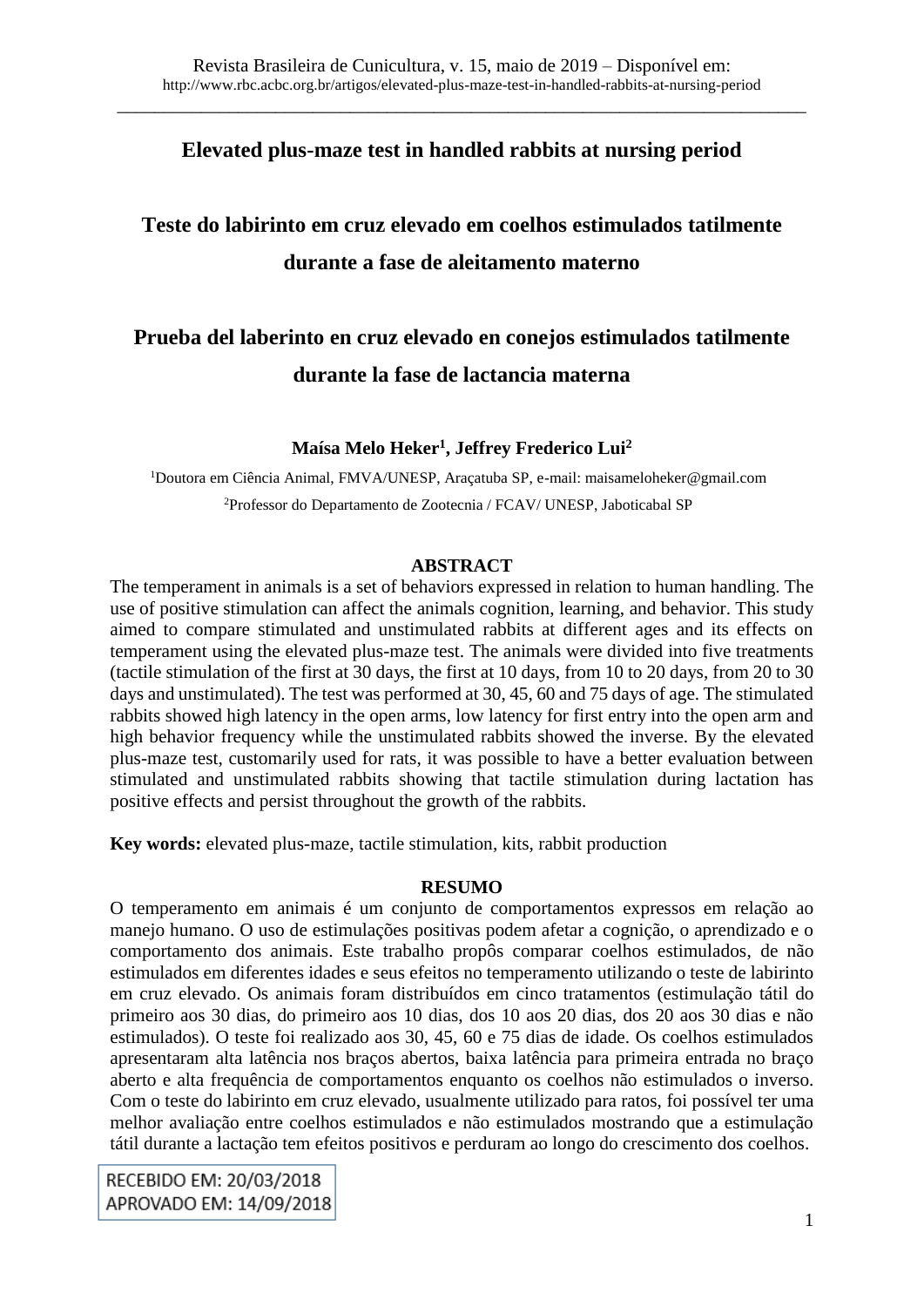**Palavras–chave:** cunicultura, estimulação tátil, labirinto em cruz elevado, láparos,

#### **RESUMEN**

El temperamento en animales es un conjunto de comportamientos expresados en relación al manejo humano. El uso de estimulaciones positivas puede afectar la cognición, el aprendizaje y el comportamiento de los animales. Este trabajo propuso comparar conejos estimulados en diferentes edades de no estimulados y sus efectos en el temperamento utilizando la prueba de laberinto en cruz elevada. Los animales fueron distribuidos en cinco tratamientos (estimulación tatil del primero a los 30 días, del primero a los 10 días, de 10 a 20 días, de 20 a 30 días y no estimulados). La prueba se realizó a los 30, 45, 60 y 75 días de edad. Los conejos estimados presentaron alta latencia en los brazos abiertos, baja latencia para primera entrada en el brazo abierto y alta frecuencia de comportamientos mientras que los conejos no estimulados lo contrario. Con la prueba del laberinto en cruz elevado, usualmente utilizado para ratas, fue posible tener una mejor evaluación entre conejos estimulados y no estimulados mostrando que la estimulación táctil durante la lactancia tiene efectos positivos y perdura a lo largo del crecimiento de los conejos.

**Palabras clave:** cunicultura, estimulación táctil, laberinto en cruz elevado, láparos

#### **Introduction**

The way in which an animal deals with a situation, can be categorized in different styles, with a pro-active animal or a reactive animal facing the situation, but showing fear (Verwer et al., 2009). The reactions of an animal can also indicate the welfare through physiological and psychological indicators (Verga et al., 2007). This temperament expressed by animals can change according to the management employed in an animal and can be positive or negative. If the differences in behavior truly reflect differences in reaction characteristics, behavioral responses in a situation must match the behavioral responses in other situations (Verwer et al., 2009). Thus, if the handling leads to different reactions, the behavioral responses may be expressed similarly in various behavioral tests (Verwer et al., 2009).

Tactile stimulation is a positive handling performed during lactation that besides improving the trust of the animal in man may influence cognition, learning ability and social behavior. The stimulation produced increase the brain weight in rats, suggesting that external stimulation can increase the number and size of nerve cells by increasing the amount of DNA and RNA (Lima et al., 1999).

There are several tests to evaluate the effects of stimulation in temperament, through fear responses in relation to human, objects and new environments. Results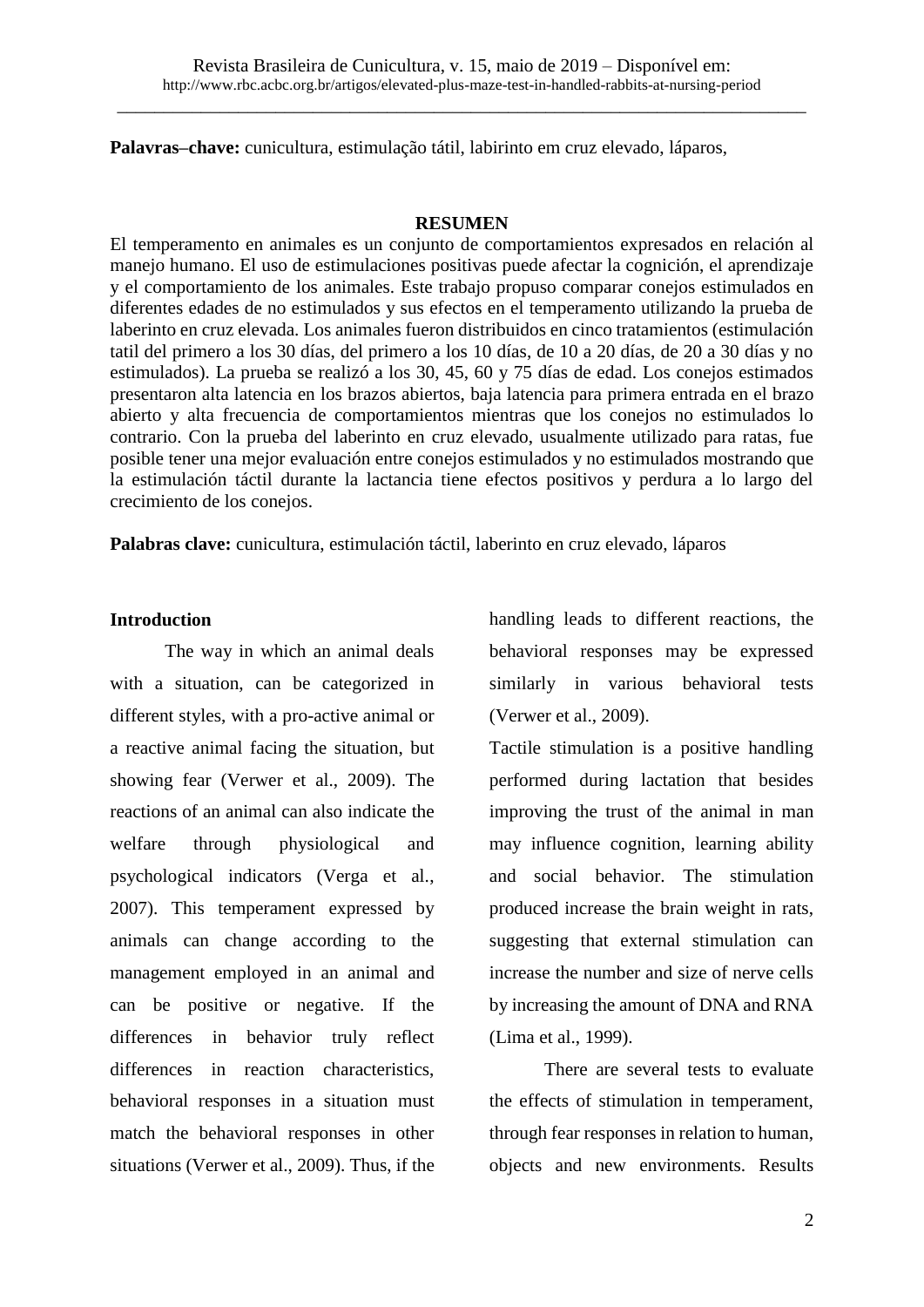presented by Zucca et al. (2012) indicated that one minute per day in positive manipulation of kits during the first seven days of life was efficient to reduce the fear of new environments and of the human being.

The elevated plus-maze test is conducted in rats to evaluate diverse effects on reactions of fear and anxiety by interaction of the animal with both open and closed areas of the maze (Pinto et al., 2012). Thus, it was proposed in the study to evaluate the effect of tactile stimulation during the different stages of rabbits lactation using the elevated plus-maze.

#### **Material and Methods**

#### *Animals*

This study was developed in the Rabbit´s Department at the Faculty of Agrarian and Veterinary Sciences, Unesp Campus Jaboticabal, São Paulo, Brazil. The ration was commercial and pelletized Presence Coelhos (Presence®) for pregnant and lactating females (17% Protein, 2.5% Ethereal Extract, 17% Fiber, 10% Mineral, 1.0% Calcium, 0.5% Phosphorus and 13% Moisture) and Linha do Campo Coelhos (Presence®) for growing rabbits (14% Protein, 1.5% Ethereal Extract, 20% Fiber, 15% Mineral, 1.1% Calcium , 0.5% Phosphorus and 13% Moisture) for growing

rabbits, supplied daily in semi-automatic feeders, water ad libitum. The rabbits were housed in suspended galvanized wire cages (80x60x40 cm - 4800cm2) in semi-open shed with East-West orientation.

The reproduction was carried out with 20 matrices of the Botucatu genetic group (Moura et al., 2001), mated with five males of the same lineage and separated into five treatments. Shortly after birth the litters were leveled and randomly distributed among the lactating animals (Fleischhaner et al, 1985; Poigner et al., 2000). Each matrix had free access to the nest throughout the lactation. After birth the kits have been stimulated from 6PM for three minutes. The pelage was marked on the outside of the ear and dorsal region using aniline dye. Weaning occurred at 30 days of age and the rabbits were collectively housed (six animals per cage - 800cm2 / rabbit) according to each treatment, with wooden platforms cages of 56 x 30cm positioned on one side of the cage as environmental enrichment (WRSA, 2009).

### *Handling and Elevated plus-maze test*

The tactile stimulation consisted of containing each kit individually with one hand and with the other stroking its back, with soft, repetitive movements according to each treatment (Riul et al., 1999; Cabral, 2003). Treatment 1: from the the first to 30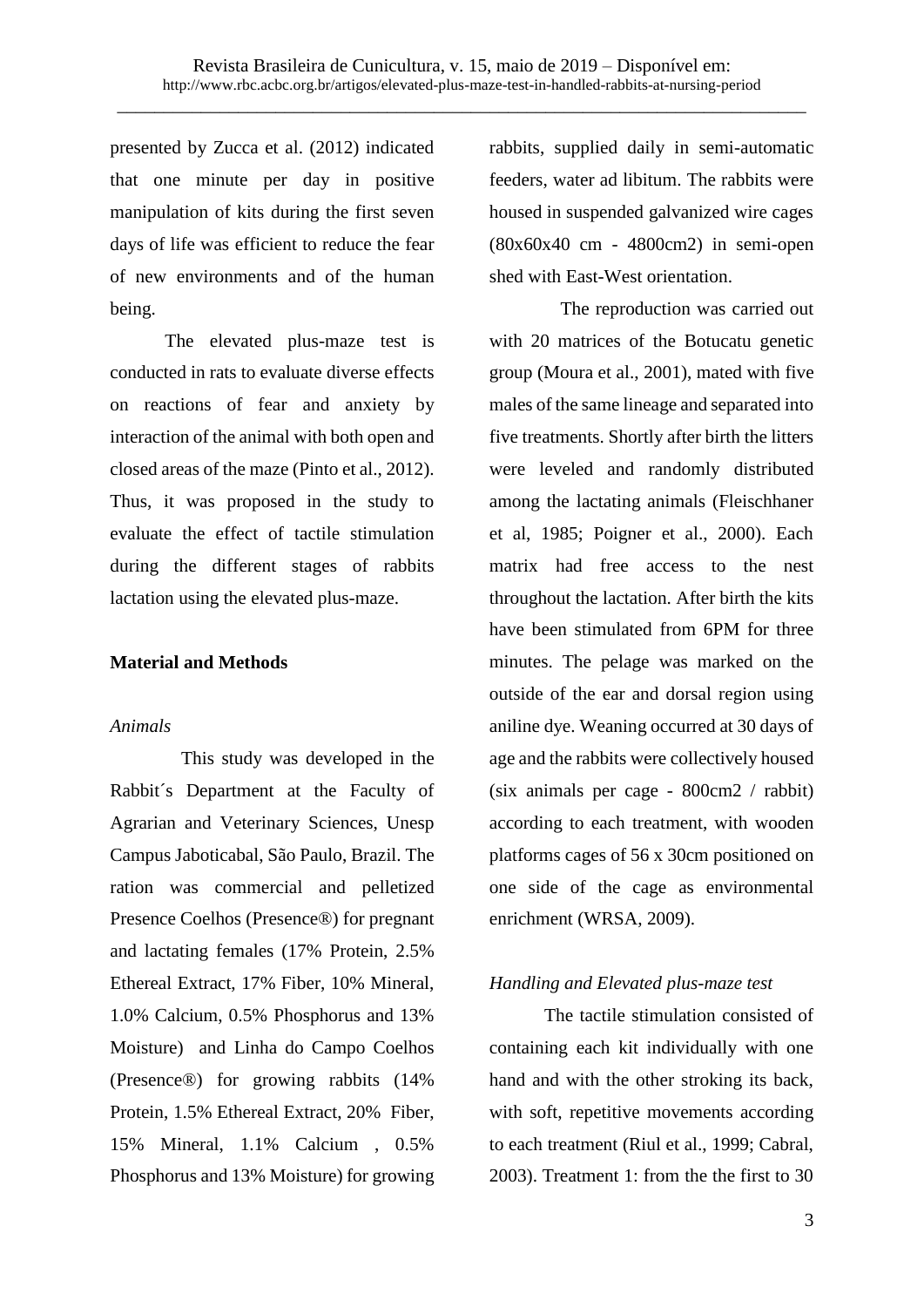days of age  $(n = 23)$ . Treatment 2: from the first to 10 days of age ( $n = 26$ ). Treatment 3: from 10 to 20 days of age  $(n = 21)$ . Treatment 4: from 20 to 30 days of age ( $n =$ 25). Treatment 5: unstimulated ( $n = 23$ ).

The elevated plus-maze test (Handley; Mithami, 1984) was perfomed at 30 (weaning), 45, 60 and 75 days of age. Each rabbit was positioned in the center of the maze, 60 cm above the floor, 60 cm of length, 60 cm of height and 30 cm wide. Input frequency was recorded by visual observation for five minutes. Also was observed the time spent in opened and closed arms, the latency of the first entry and arrival at the end of the opened arms, number of stretched attend postures (SAP) on the opened arm, frequency of dives (head-dips) and frequency of lifting position in the closed arm (rearing) (Almeida et al., 1993).

Nonparametric one-way ANOVA was used to analyze the latency and number of approaches in SAS (2003), Kruskal-Wallis test to compare treatments and Friedman test for the ages in each treatment with multiple comparisons by Dunn test in GraphPad Prism 4. Level of significance 5%.

#### **Results**

The latencies in the open arms differed among treatments at weaning (X2  $= 23.94$ , p <0.001) (Figure 1A), the lower latencies were the stimulated from 10 to 20 days of age. The latencies for stimulated throughout lactation were higher at all ages compared to the other groups. The latency decreased over time within each treatment group but differing in the group stimulated throughout nursing  $(F = 14.03; p = 0.003)$ (Figure 1B) and from 20 to 30 days of age  $(F = 10.3; p = 0.016)$  (Figure 1C).

#### *Data Analysis*



Figure 1. Mean latency time (+ *SE*) on the open arms. Latency handled rabbits at 30 days-old (A). Handling of 1 to 30 days-old (B). Handling of 20 to 30 days-old (C). Significant differences between groups are indicated with different letters (Dunn's Multiple Comparison Test).

The latencies in the closed arms (Figure 2) presented differences between the weaning treatment (Figure 2A) and at 75 days of age (Figure 2B). At weaning (Figure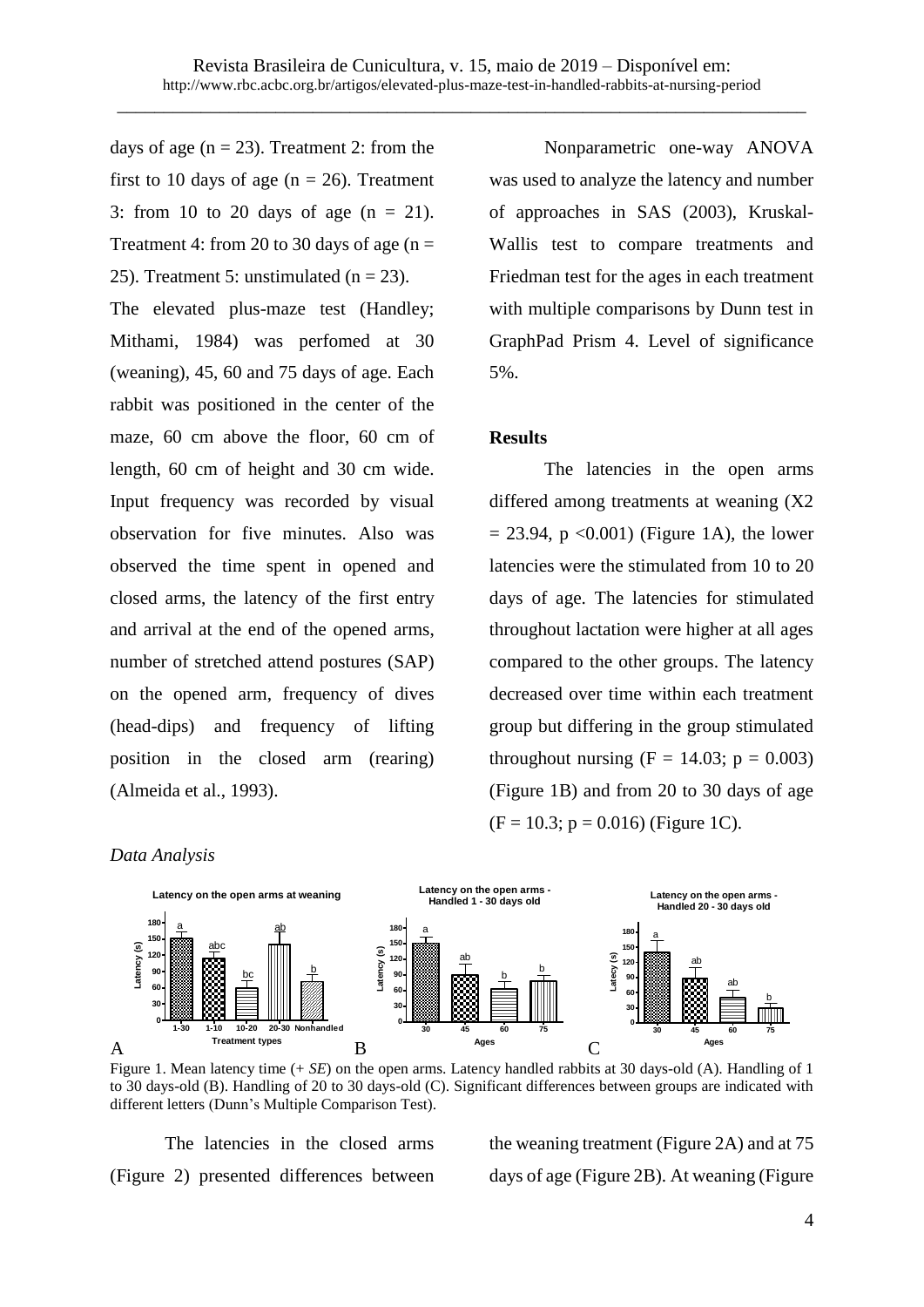2A), the kits stimulated from the first to 30 days had lower latency in the closed arms of differing only from the ones stimulated from 10 to 20 days with higher latency  $(X2)$  $= 12.02$ ;  $p = 0.02$ ). At 75 days of age (Figure 2B), the kits stimulated during the first 10 days had higher latency differing from all stimulated groups and did not differ from the non-handled group  $(X2 = 20.81, P)$ <0.001). The latencies increased with time differing for rabbits stimulated from the first to 30 days (F = 13.38;  $p = 0.004$ ) (Figure 2C) and stimulated ones during the first t 10 days of life (F = 19.73, p < 0.001) (Figure 2D).



Figure 2. Mean latency time (+ *SE*) on the closed arms. Handled rabbits at 30 days-old (A). Handled rabbits at 75 days-old (B). Handling of 1 to 30 days-old (C). Handling of 1 to 10 days-old (D). Significant differences between groups are indicated with different letters (Dunn's Multiple Comparison Test).

The latencies for the first entry in the open arms did not differ among treatments nor over time within each treatment (p> 0.05), but it was observed that the latencies increase around 60% at 60 days of age and decrease at 75 days.

The arrival at the end of the open arms (Figure 3) showed differences between treatments at 30 and 75 days of age. At weaning the rabbits stimulated since the first day of life showed higher frequencies differing from the ones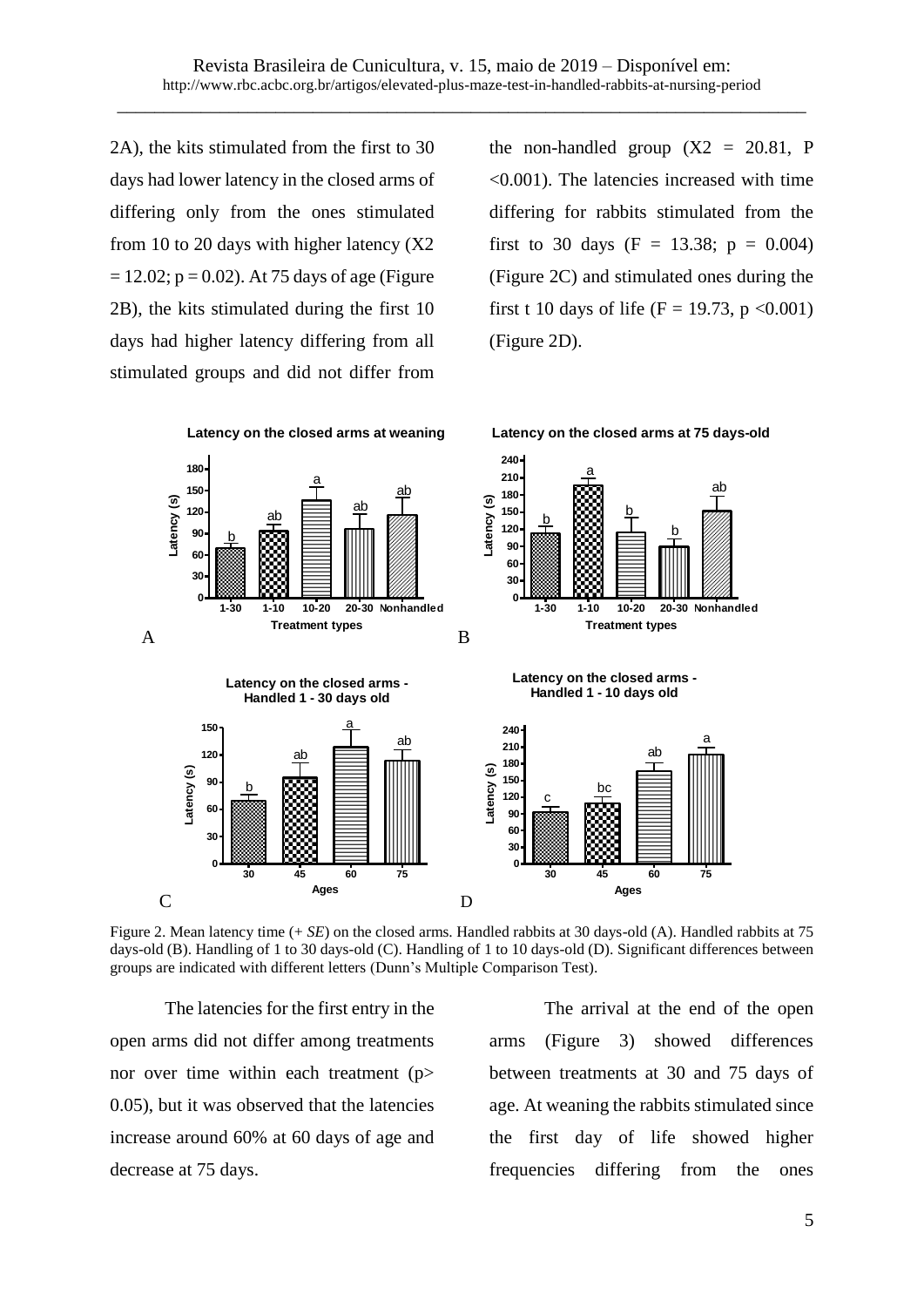stimulated from the 10 to 20 days and from the unstimulated rabbits  $(X2 = 25.83, P)$  $\langle 0.001 \rangle$  (Figure 3A). At 75 days unstimulated rabbits showed lower frequencies (Figure 2B) differing from stimulated ones from the first to 30 days of

age with higher frequency  $(X 2 = 14.28; p =$ 0.006). The frequency decreased with age differing from the stimulated rabbits during the first 10 days (F = 15.18;  $p = 0.002$ ) (Figure 3C).



Figure 3. Mean number of arrivals at the end on the open arms (+ *SE*). Handled rabbits at 30 days-old (A). Handled rabbits at 75 days-old (B). Handling of 1 to 10 days-old (C). Significant differences between groups are indicated with different letters (Dunn's Multiple Comparison Test).

The number of attempts to enter the open arms (Figure 4) showed differences between treatments at weaning and 75 days of age and among the ages stimulated for the first 10 days (F = 14.43;  $p = 0.002$ ) (Figure 4C). At weaning (Figure 4A) the stimulated rabbits in the first 10 days had higher frequencies differing from the other treatments  $(X2 = 24.19; p < 0.001)$ . At 75 days (Figure 4B) stimulated rabbits from 20 to 30 days showed higher frequencies differing from the ones stimulated in the first 10 days with lower frequencies  $(X2 =$ 13.78;  $p = 0.008$ ).



Figure 4. Mean number of stretched attend postures (SAP) on the open arms (+ *SE*). Handled rabbits at 30 daysold (A). Handled rabbits at 75 days-old (B). Handling of 1 to 10 days-old (C). Significant differences between groups are indicated with different letters (Dunn's Multiple Comparison Test).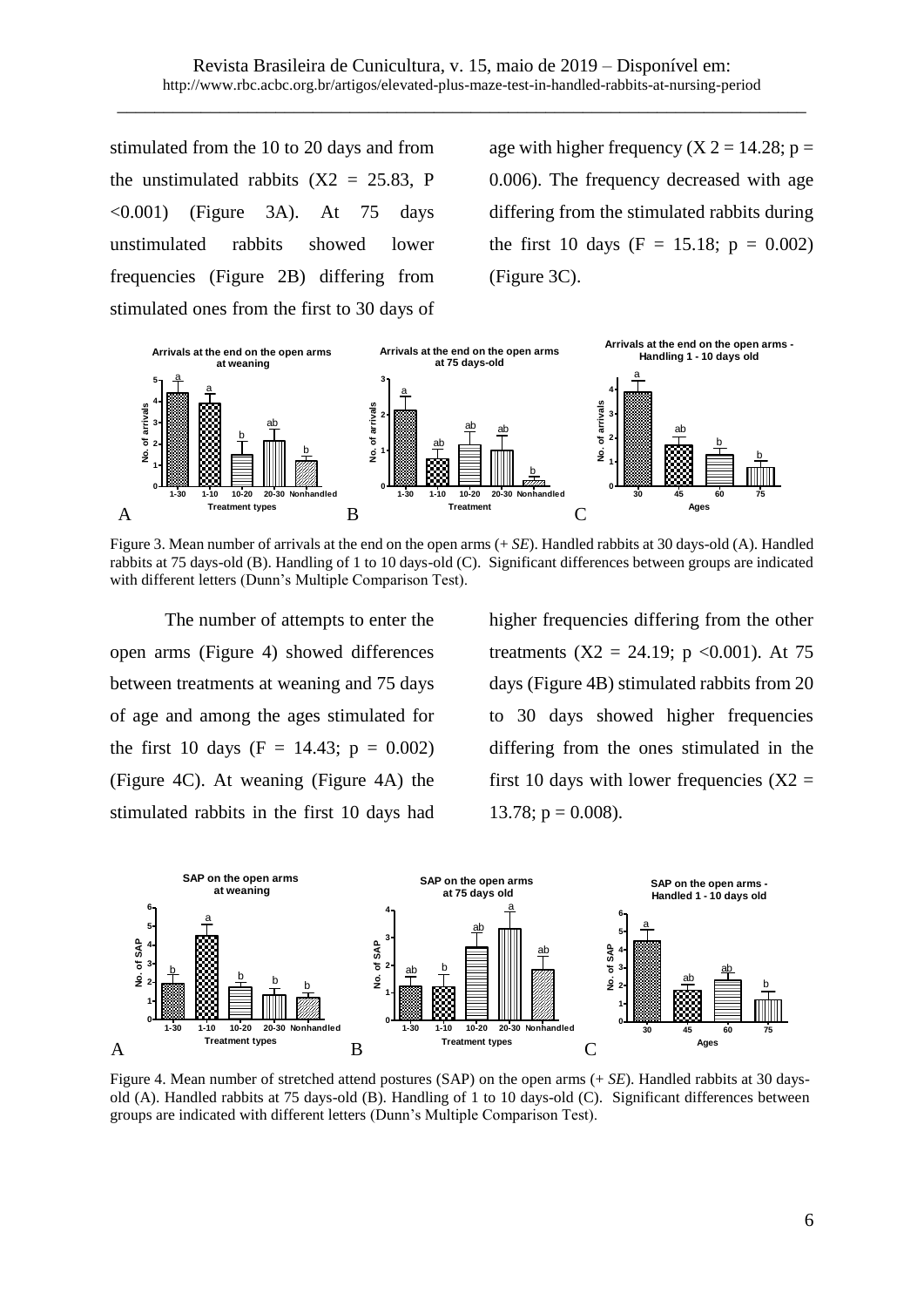The number of entries in the open arms (Figure 5) differed at weaning and 75 days of age. At weaning (Figure 5A) the stimulated rabbits from 10 to 20 days had lower frequencies differing from the stimulated ones since the first day that showed higher frequencies  $(X2 = 21.4, p)$  $\leq 0.001$ ). At 75 days (Figure 5B) the stimulated group from 20 to 30 days and unstimulated rabbits had the lowest frequencies differing from the other groups  $(X2 = 19.93; p \le 0.001)$ . Over time the frequency of entries into the open arm decreased significantly differing from the stimulated rabbits from the first to 30 days  $(F = 9.18; p = 0.03)$  (Figure 5C) within the first 10 days of life (F = 16.32; p = 0.001) (Figure 5D) and non-handled ones  $(F =$ 13.30;  $p = 0.004$ ) (Figure 5E).



Figure 5. Mean number of entries into the open arms (+ *SE*). Handled rabbits at 30 days-old (A). Handled rabbits at 75 days-old (B). Handling of 1 to 30 days-old (C). Handling of 1 to 10 days-old (D). Non-handled rabbits (E). Significant differences between groups are indicated with different letters (Dunn's Multiple Comparison Test).

For the frequencies of closed arm entries (Figure 6) there were significant differences at weaning and 60 days old. At these ages the rabbits stimulated at the first 10 days had higher frequencies differing at weaning from the ones stimulated from 20 to 30 days and from the ones non-handed with lower frequencies  $(X2 = 24.93; p)$ <0.001) (Figure 6A) and at 60 days of age from the non-handled rabbits  $(X2 = 14.26)$ ;  $p = 0.006$ ) (Figure 6B).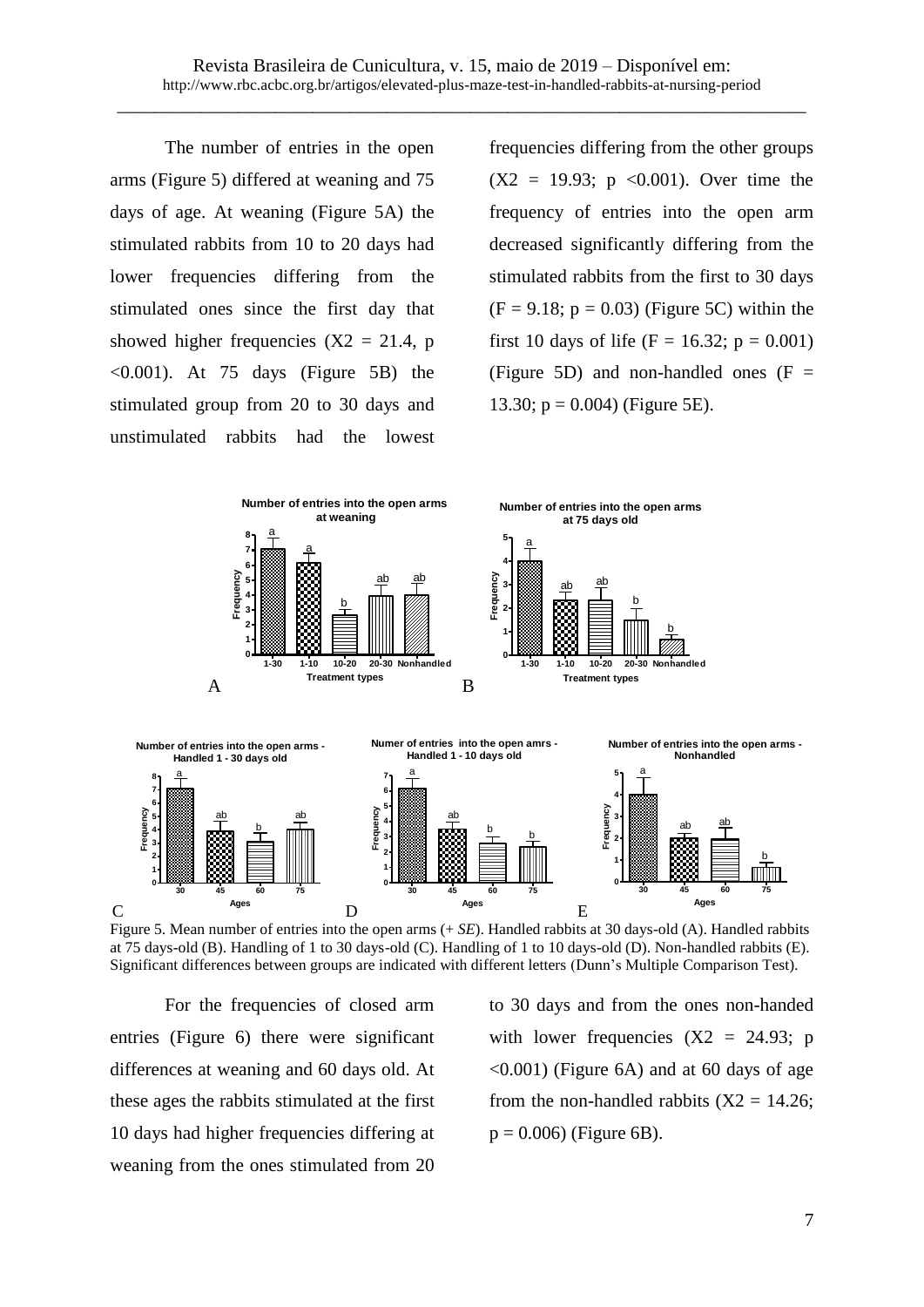

Figure 6. Mean number of entries into the closed arms (+ *SE*). Handled rabbits at 30 days-old (A). Handled rabbits at 60 days-old (B). Significant differences between groups are indicated with different letters (Dunn's Multiple Comparison Test).

The opened arms diving frequencies showed differences at 30, 45 and 75 days old (Figure 7). At weaning the stimulated kits from the first day of life showed higher frequencies differing from stimulated from 10 to 20 days with lower frequencies  $(X2 =$ 17.11;  $p = 0.002$ ) (Figure 7A). At 45 days of age stimulated from 10 to 20 days of age showed higher frequencies differing from unstimulated  $(X2 = 10.87; p = 0.03)$  (Figure 7B). After 75 days of age the kits stimulated for the whole lactation period showed high frequencies differing from the unstimulated ones (X 2 = 17.95;  $p = 0.001$ ) (Figure 7C).



Figure 7. Frequency of head-dipping on the arms (+ *SE*). Handled rabbits at 30 days-old (A). Handled rabbits at 45 days-old (B). Handled rabbits at 75 days-old (C). Significant differences between groups are indicated with different letters (Dunn's Multiple Comparison Test).

The frequency of rearings on the closed arms differences occurred at weaning among non-stimulated kits that presented low frequencies and the other treatments ( $X2 = 28.59$ ; p <0.001) (Figure 8A). At weaning the kits stimulated during the first 10 days showed high frequencies differing from the frequencies at 45 days of age (F = 10.41;  $p = 0.015$ ) (Figure 8B).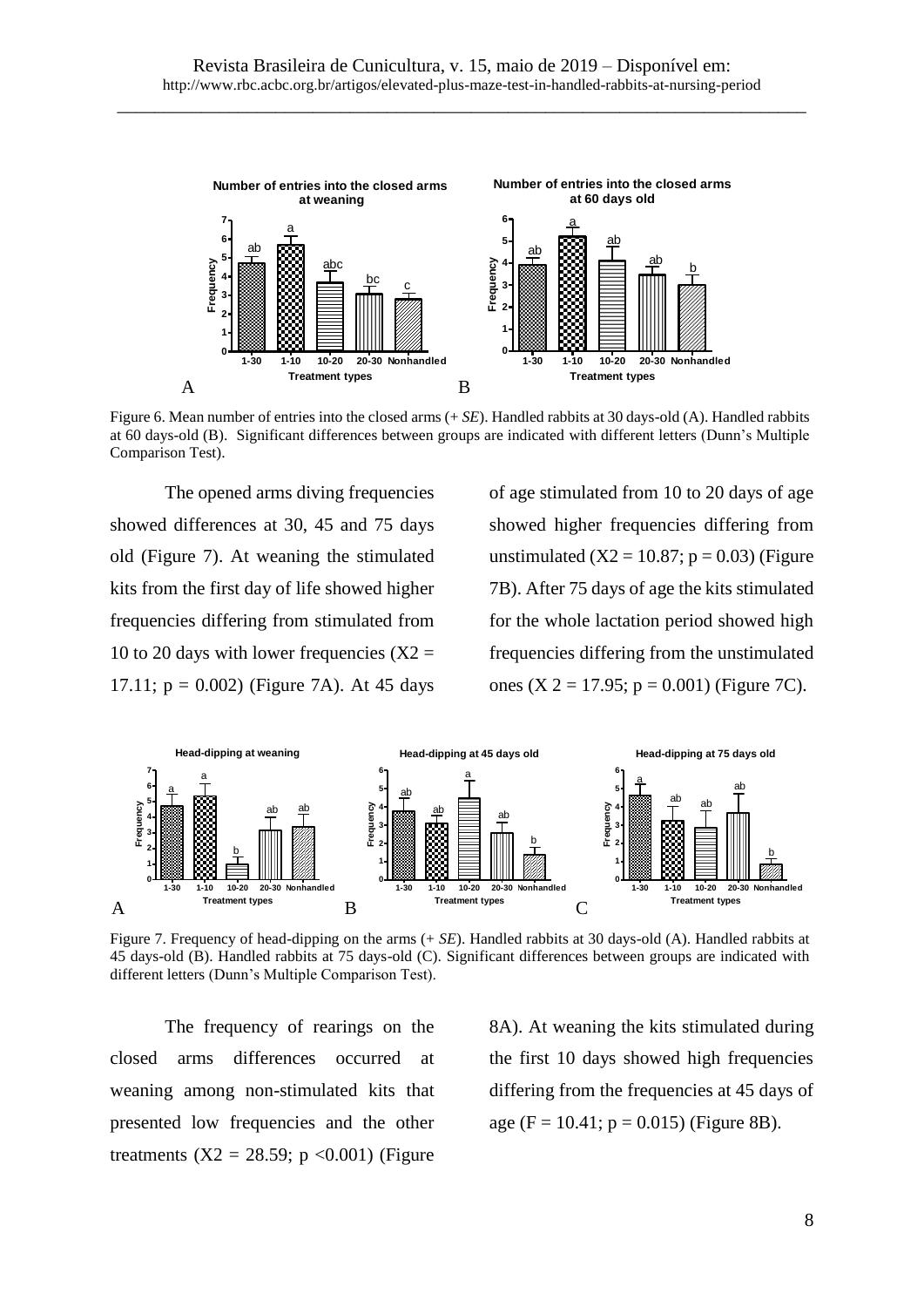

Figure 8. Frequency of rearings on the closed arms (+ *SE*). Handled rabbits at 30 days-old (A). Handling of 1 to 10 days-old (B). Significant differences between groups are indicated with different letters (Dunn's Multiple Comparison Test).

#### **Discussion**

It was observed that at 30 days of age the stimulated kits spent more time in the opened arms, differently from the stimulated ones from 10 to 20 days of age. The more intense the exploration of the open arms the less the anxiety (Pellow et al., 1985).

At the 45 days the stimulated kits entered faster in the opened arms in comparison to the non-stimulated ones, which also spent more time in the closed arms representing a high signal of anxiety and fear for the non-stimulated kits.

At the 60 days of age, the latencies for all groups were similar and remained longer in the closed arms however the nonstimulated group took longer for initial entry into the opened arms. At the 75 days of age all groups spent more time in the closed arms. Kits stimulated since the first day of life and from 10 to 20 days of age had lower latencies to first entry in the opened arms and spent more time compared to non- stimulated and stimulated from 20 to 30 days of age which presented higher signal of anxiety and fear.

According to Pellow et al. (1985) and Severiano et al. (2004), the handled animals spent more time in the opened arms than the non-manipulated group, which is an indicative of lower anxiety agreeing with the data found in this study.

The behavior of rearings refers to exploring new environments, the head-dips the risk assessment and stretched attend postures an exploratory attitude (Almeida et al., 1993) which this work the stimulated kits showed higher frequencies compared to non-handled kits even over time.

Regarding the frequencies of behaviors performed at 30 days of age, the kits stimulated since birth had high frequencies in all behaviors and lower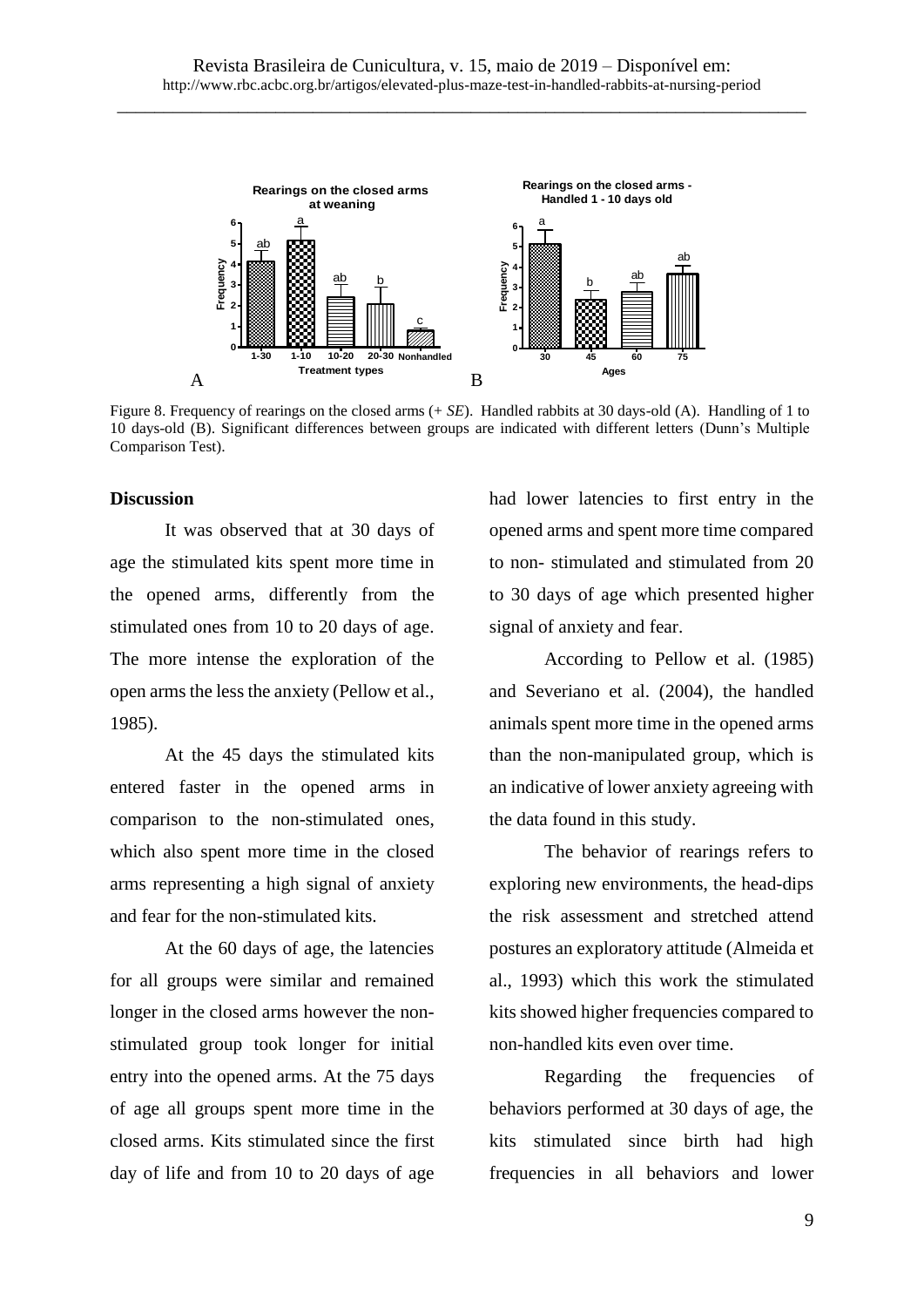frequencies attempts to opened arm entries, signal of low anxiety and fear. At 45 days of age the stimulated animals had higher frequencies than the non-stimulated kits, signal of high anxiety and fear for the nonstimulated ones.

The stimulated kits from the first to the weaning day continued to show signs of minor anxiety and fear at 60 and 75 days of age by having higher arrival frequencies to the end of the opened arms, low frequency of enter attempts on the opened arms, higher number of entries on the opened arms and dives. With time there was no habituation by the non-stimulated rabbits at 75 days old, since they continued to have low frequency of arrival at the end of the opened arms, number of entries into the opened arms and dips, signs of fear and anxiety.

Higher affinity to explore new stimuli was found by Denenberg et al. (1977) in manipulated rabbits that can also be confirmed by the elevated maze test in cross carried out in this work. According to the behavioral tests the stimulated rabbits are less shy animals, less fearful and more curious. Reactive animals have shown long latencies, few approaches and few movements (Verwer et al., 2009).

The results of Zucca et al. (2012) showed that one minute a day handling the kits in the first seven days of life was enough to reduce the fear of new

environments and the human being. Verwer et al. (2009) stated that stimulation of kits during lactation is independent of breastfeeding and the rabbit lifetime, it can be very effective in promoting the domestication, less emotional and more cooperative animals. Csatadi et al. (2005) studied the effect of minimal human contact in kits from White New Zealand. They were manipulated half an hour after nursing and they became meek adults independent of the duration of the stimulus.

Bilkó and Altbäcker (2000) found that all animals handled on the first week of nursing showed higher affinity with humans as compared to animals handled on the following three weeks, which were too timid compared to non-handled rabbits. Supposedly the answer to handling is a process of "imprinting" (identifying and learning process in a specific period of the animal life) that begins soon after birth (Pongrácz and Altbäcker, 1999) when the kits learn the smell of humans (Bilkó and Altbäcker, 2000). The process of meekness involves some sort of learning by the animal (Bilkó and Altbäcker, 2000) and fear reducing caused by handling in childhood can be interpreted as simple habituation to humans (Jones and Faure, 1981; Hemmer, 1990; Jones and Waddington, 1992) or a reduction of emotionality (Denelsky and Denenberg, 1967). To Jones (1993), the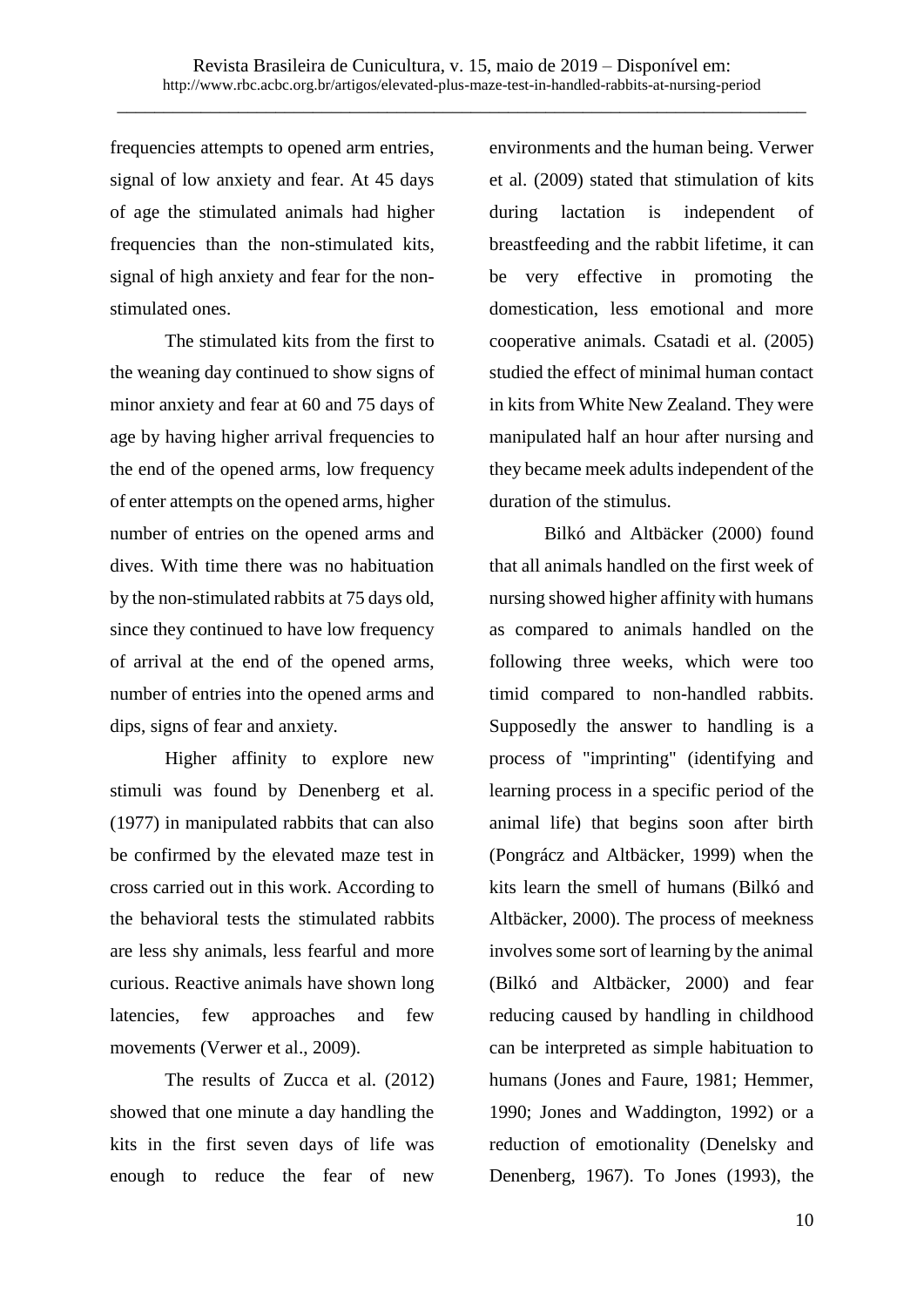animals simply learn that the human contact is not necessarily dangerous or unpleasant.

Many authors agree that adaptation to mild stress, which occurred in the postnatal handling of kits, can reduce emotional reactivity or anxiety and may promote a higher ability to deal with stressful situations (Daly, 1973; Meaney et al, 1988; Fernández-Teruel et al., 1990). The lasting effect can be explained by the increased learning ability perhaps associated with interest-induced by stimulation during childhood, which can enhance catecholamine activation (Wilson et al., 1986).

#### **Conclusions**

The elevated plus-maze test was efficient to express the temperament of rabbits and differentiate stimulated rabbits from unstimulated rabbits. Unstimulated rabbits showed fear and anxiety indicating that the tactile stimulation improves the reaction of rabbits related to stress in new environments and human-rabbit relationship.

#### **Acknowledgment**

FAPESP process 2011/04371-8; FMVZ, UNESP for the animals and FCAV, UNESP for the development.

#### **Bibliographic References**

ALMEIDA, S. S.; GARCIA, R. A.; OLIVEIRA, L. M de. Effects of early protein malnutrition on repeated testing upon locomotor and exploratory behaviors in the elevated plus-maze. **Physiology and Behaviour**, v. 54, p. 749-752, 1993.

ANDERSON, C. O.; DENENBERG, V. H.; ZARROW, M. X. Effects of handling and social isolation upon the rabbit's behavior. **Behaviour**, v. 43, p. 165-175, 1972.

BILKÓ, Á; ALTBÄCKER, V. Regular handling early in nursing period eliminates fear response toward human beings in wild and domestic rabbits. **Developmental Psychobiology**., v. 36, p. 78-87, 2000.

BINKIES. **The language of lagomorphs**. Did you say binky? 1999. Acesso em: 14 nov. 2012. Disponível em: [<http://language.rabbitspeak.com/rabbittal](http://language.rabbitspeak.com/rabbittalk_binkies.html) [k\\_binkies.html>](http://language.rabbitspeak.com/rabbittalk_binkies.html).

BURROW, H. M. Measurements of temperament and their relationships with performance traits of beef cattle. **Animal Breeding Abstracts**, **United Kingdom**, v.65, n.7, p.477- 495, 1997.

CABRAL, A. **Efeitos do trauma subaquático e da estimulação tátil na**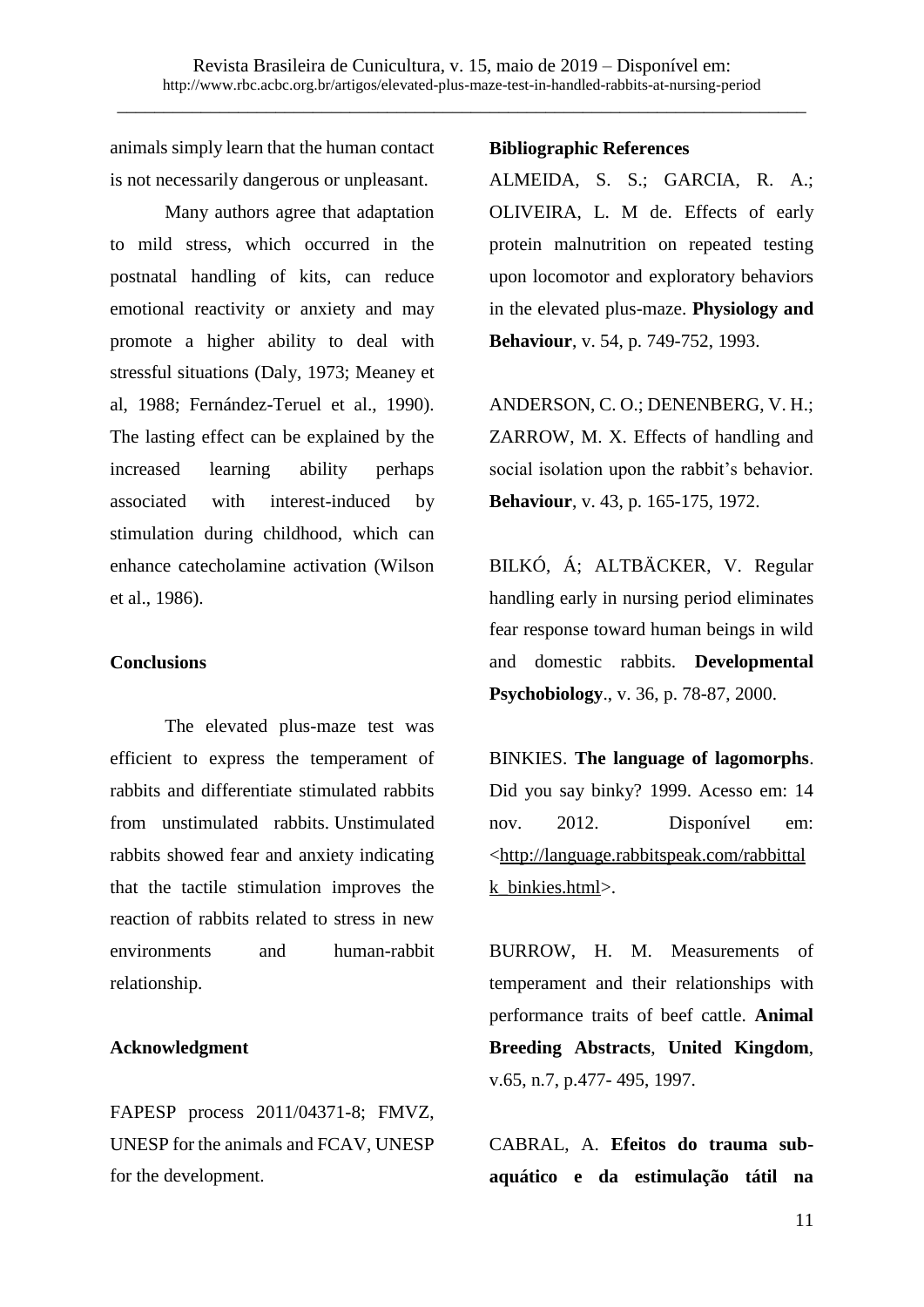**resposta de exploração do labirinto em cruz elevado em ratos desnutridos**. Dissertação (Mestrado) – Faculdade de Filosofia, Ciências e Letras de Ribeirão Preto, Universidade de São Paulo, Ribeirão Preto – SP, 2003. 91f.

COSTA, M. J. R. P., COSTA E SILVA, E. V., CHIQUITELLI NETO, M.; ROSA, M.S. Contribuição dos estudos de comportamento de bovinos para implementação de programas de qualidade de carne. In: F. da S. Albuquerque (org.) **Anais do XX Encontro Anual de Etologia,** Natal-RN, p. 71 – 89. Sociedade Brasileira de Etologia, 2002.

CSATÁDI, K.; KUSTOS, K.; BILKÓ, Á.; ALTBÄCKER, V. Even minimal human contact linked to nursing reduces fear responses toward humans in rabbits. **Applied Animal Behaviour**, v. 95, p. 123- 128, 2005.

CSATÁDI, K.; BILKÓ, Á.; ALTBÄCKER, V. Specificity of early handling: Are rabbit pups able to distinguish between people? **Applied Animal Behaviour**, v. 107, p. 322-327, 2007.

DALY, M. Early stimulation of rodents, A critical review of present interpretations. **British Journal of Psychology**, v. 64, p. 435-460, 1973.

DENELSKY, G. Y.; DENENBERG, V. H. Infantile stimulation and adult exploratory behavior. Effects of handling upon tactual variation seeking. **Journal of Comparative and Physiological Psychology,** v. 63, p. 309-312, 1967.

DENENBERG, V. H.; DESANTIS, D.; WAITE, S.; THOMAN, E. B. The effects of handling in infancy on behavioral states in the rabbit. **Physiology & Behavior**, v. 18, p. 553-557, 1977.

DUCS, A.; BILKÓ, A.; ALTBÄCKER, V. Physical contact while handling is not necessary to reduce fearfulness in rabbit. **Applied Animal Behaviour Science**, v. 121, p. 51-54, 2009.

ERHARD, H. W.; MENDL, M. Tonic immobility and emergence time in pigs – more evidence for behavioural strategies. **Applied Animal Behaviour Science**, v. 61, p. 227-237, 1999.

FERNÁNDEZ-TERUEL, A.; ESCORIHUELA, R. M.; JIMÉNEZ, P.; TOBEÑA, A. Infantile stimulation and perinatal administration of Ro 15-1788: Additive anxiety-reducing effects in rats.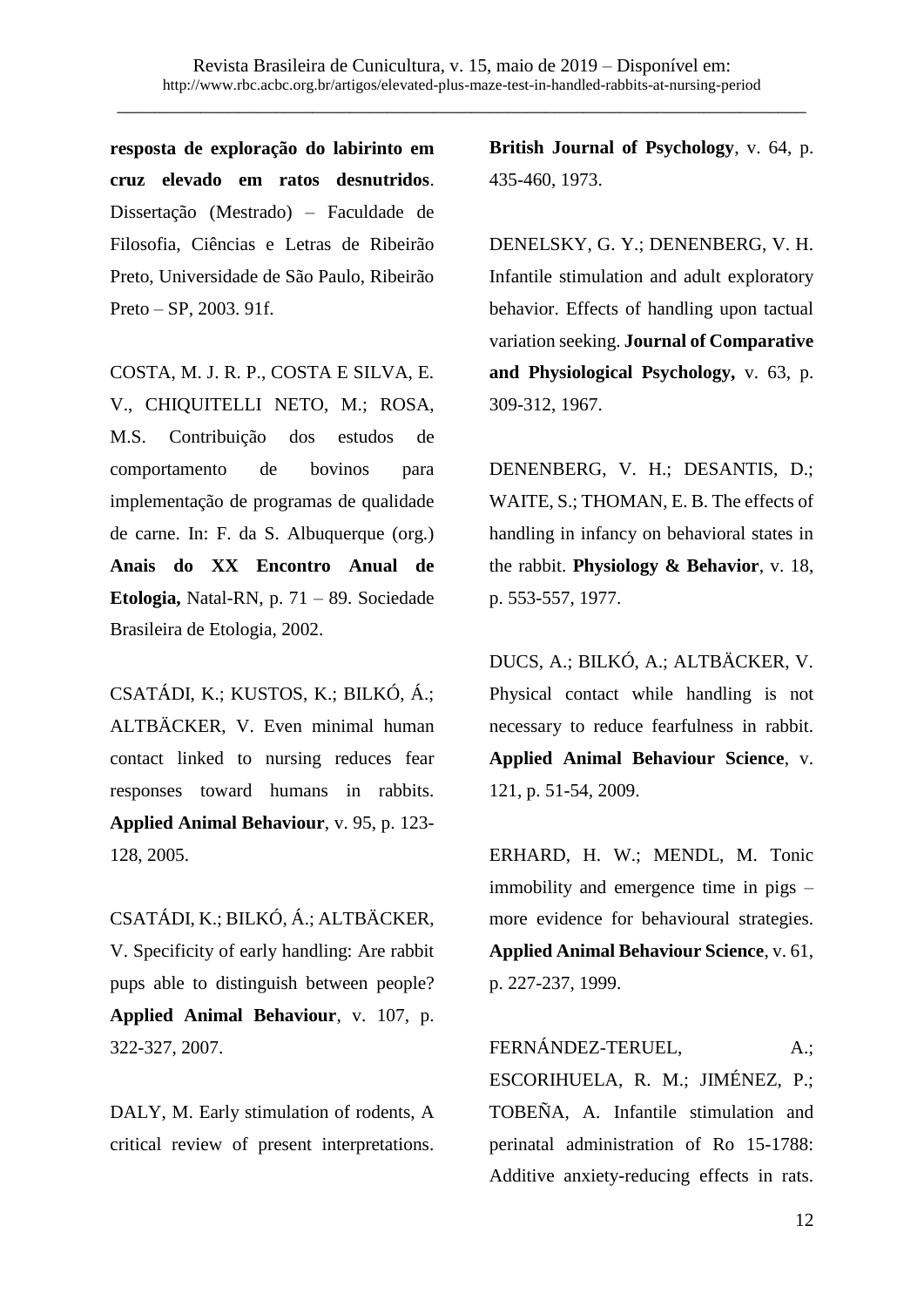**Neuroscience Letters**, v. 126, p. 45-48, 1990.

FILE, S. E. Behavioural detection of anxiolytic action. In: Elliot, J. M.; Heal, D. J.; Marsden,C. A. (Eds.). **Experimental approaches to anxiety and depression**. Chichester: John Wiley & Sons Ltd, p. 25- 44, 1992.

FLEICHHANER, H.; SCHLOLAUT, W.; LANGE, K. Influence of number of teats on rearing performance of rabbits. **Journal Applied Rabbit Research**, v. 8, p. 174- 176, 1985.

FONTANI, G.; ALOISI, A. M.; LODI, L.; MAFFEI, D.; ULIVIERI, F.; LUPO, C. Emotional behavior in female; hippocampal EEG and neuroendovrine aspects. **Archives Italiennes de Biologie**, v. 137, p. 263-278, 1999.

FORDYCE, G.; GODDARD, M. E. E.; SEIFERT, G. W. The measuremente of temperament in cattle and the effect of experience and genotype. **Animal Production in Australia**, v. 14, p. 329-332, 1982.

GRANDIN, T. Tres soluciones para los problemas del manejo de animals – Traducción Del Marcos Gimenez-Zapiola. **Veterinary Madicine**, p. 989-998, 1994.

GRANDIN, T.; DEESING, M. J.; STRUTHERS, J. J.; SWINKER, A. M. Cattle with hair whorl patterns above the eye are more behaviorally agitated during restraint, **Applied Animal Behaviour Science**, v. 46, p. 117-123, 1995.

GUNN, D.; MORTON, D. B. Inventory of the behaviour of New Zealand White rabbits in laboratory cages**. Applied Animal Behaviour Science**, v. 45, p. 277- 292, 1995.

HALL, C. S. Emotional behaviour in the rat. I. Defecation and urination as measures of individual differences in emotionally. **Journal of Comparative Psychology,** v. 18, p. 385-403, 1934.

HANDLEY, S. L.; MITHANI, S. Effects of alpha-adrenoceptor agonists and antagonists in a maze-exploration model of 'fear'- motivated behaviour. **Naunyn-Schmiedeberg's Archives of Pharmacology,** v. 327, p. 1-5, 1984.

HEMMER, H. **Taming and return to the wild.** In. H. Hemmer (Ed.), Domestication. The decline of environmental appreciation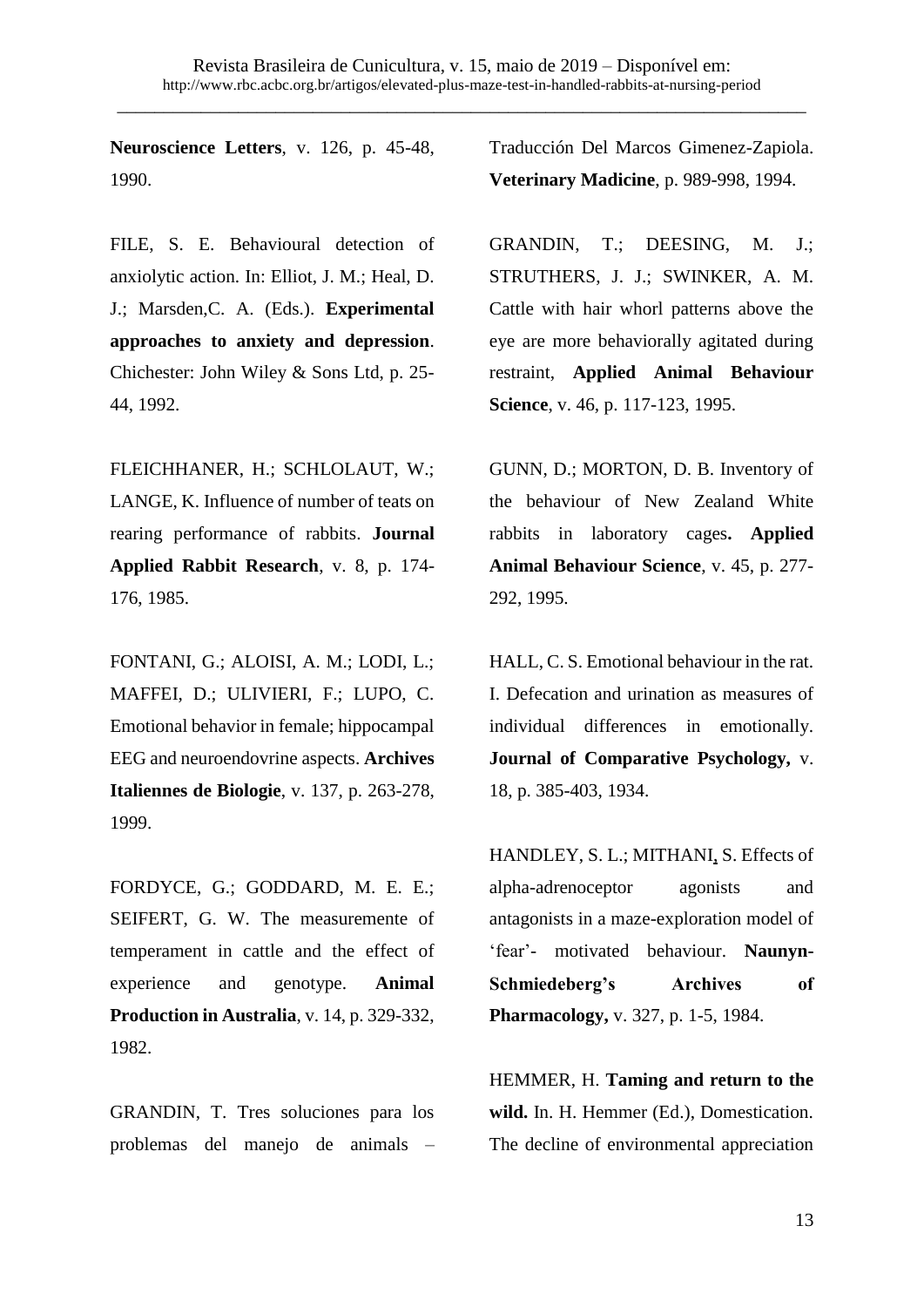$(2<sup>nd</sup>$  ed.,pp. 155-161). Cambrigde: Cambrigde University Press, 1990.

JONES, R. B. Reduction of domestic chick's fear of human beings by regular handling and related treatments. **Animal Behaviour**, v. 46, p. 991-998, 1993.

JONES, R. B.; FAURE, J. M. The effect of regular handling on fear responses in the domestic chick. **Behavioral Processes**, v. 6, p. 135-143, 1981.

JONES, R. B.; WADDINGTON, D. Modification of fear in domestic chicks, *Gallus gallus domesticus,* via regular handling and early environmental enrichment. **Animal Behaviour**, v. 43, p. 1021-1033, 1992.

KERSTEN, A. M. P.; MEIJSSER, F. M.; METZ, J. H. M. Effect of early handling on later open-field behavior of rabbits. **Applied Animal Behaviour Science**, v. 24, p. 157-167, 1989.

LIMA, J.G.; DE OLIVEIRA, L. M.; ALMEIDA, S.S. Effects of early concurrent protein malnutrition and environmental stimulation on the central nervous system and behaviour. **Nutritional Neuroscience**, v.1, p. 439-448, 1999.

MEANEY, M. J.; AITKEN, D. H. BHATNAGAR, S.; VAN BERKEL, C. H.; SAPOLSKY, R. M. Postnatal handling attenuates neuroendocrine, anatomical, and cognitive impairments related to the aged hippocampus. **Science**, v. 238, p. 766-768, 1988.

MEANEY, M. J., MITCHELL, J. B., AITKEN, D. H. BHATNAGAR, S., BODNOFF, S. R., INY, L. J., SARRIEAU, A. The effects of neonatal handling on the development of the adrenocortical response to stress: Implications for neuropathology and cognitive deficits in later life. **Psychoneuroendocrinology,** v. 16, p. 85- 103, 1991.

MEIJSSER, F. M.; KERSTEN, A. M. P.; WIEPKEMA, P. R.; METZ, J. H. M. An analysis of the open-field performance of sub-adult rabbits. **Applied Animal Behaviour Science,** v. 54, p. 147-155, 1989.

MILLER, K. A.; GARNER, J. P.; MENCH, J. A. The teste-retest reliability of four behavioural tests of fearfulness for quail: a critical evaluation. **Applied Animal Behaviour Science**, v. 92, p. 113-127, 2005.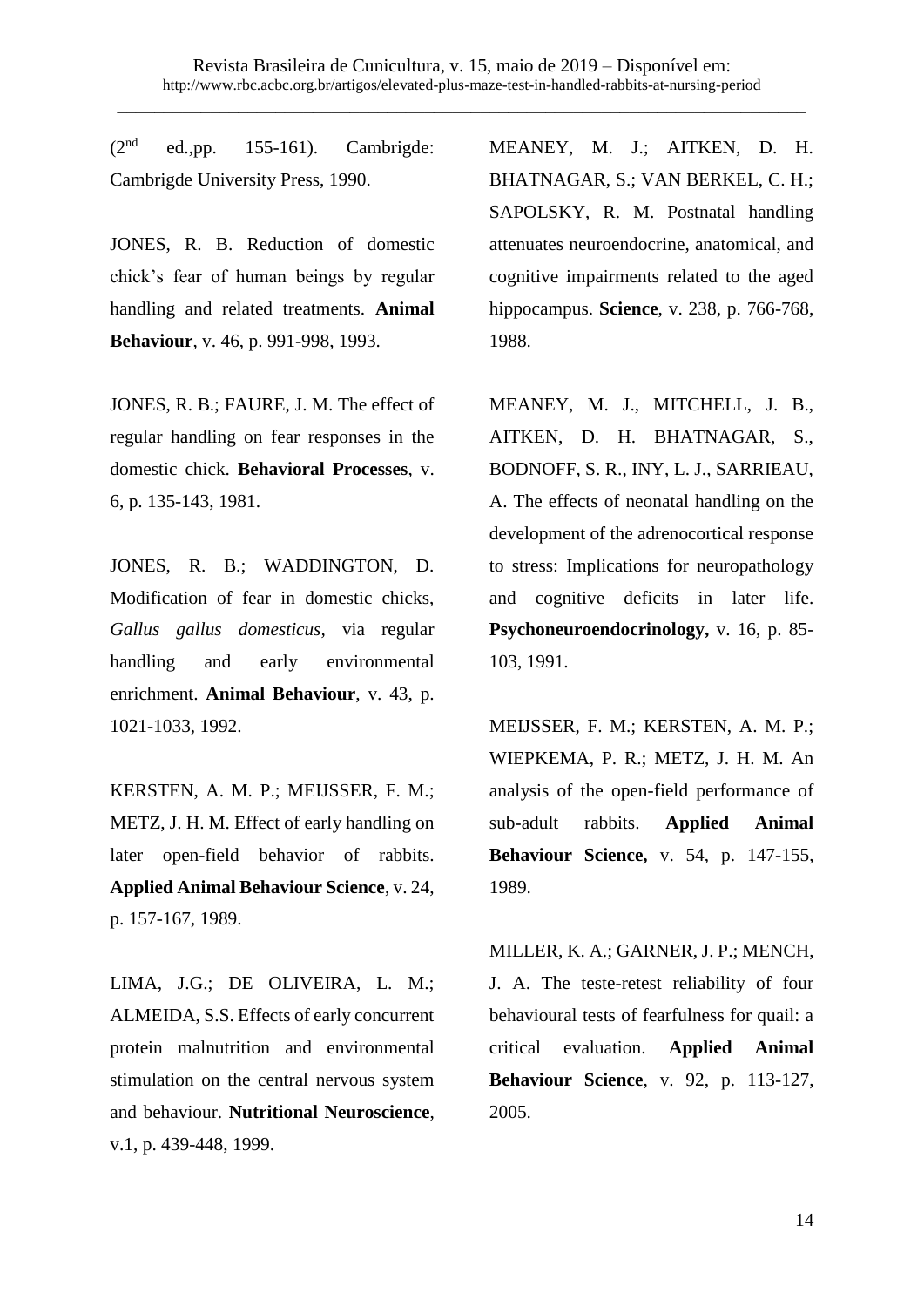MOURA, A. S. A. M. T.; COSTA A. R. C.; POLASTRE, R. Variance components and response to selection for reprodutive, litter and growth traits through a multi-purpose index. **World Rabbit Science**, v. 9, n. 2, p. 77-86, 2001.

PELLOW, S.; CHOPIN, P.; FILE, S. E.; BRILEY, M. Validation of open-closed arm entries in an elevated plus-maze as a measure of anxiety in rat. **Journal Neuroscience Methods,** v. 14, p. 149-167, 1985.

PINTO, W. B. V. R; KO, G. M.; VALERO-LAPCHIK, V. B.; ARIZA, C. B.; PORCIONATTO, M. Teste de labirinto em cruz elevado: aplicações e contribuições no estudo de doenças neuropsiquiátricas em modelos animais. **RESBCAL**, v. 1, n. 1, p. 102-120, 2012.

PIOVESAN, U. **Análise de fatores genéticos e ambientais na reatividade de quatro raças de bovinos de corte ao manejo**. Dissertação (Mestrado em Zootecnia) - Faculdade de Ciências Agrárias e Veterinárias, Universidade Estadual Paulista, Jaboticabal-SP, 1998. 51f.

POIGNER, J.; SZENDRÕ, Z.S.; LÈVAI, A.; RADNEI,I.; BIRÓ-NÉMETH, E. Effect of birth weight and litter size on growth and mortality in rabbits. **World Rabbit Science,** v. 8, p. 17-22, 2000.

PONGRÁCZ, P.; ALTBÄCKER, V. The effect of early handling os dependent upon the state of the rabbit (*Oryctolagus cuniculus*) pups around nursing. **Developmental Psychobiology,** v. 35, p. 241-251, 1999.

PONGRÁCZ, P.; ALTBÄCKER, V. Regular handling early in the nursing period eliminates fear responses toward human beings in wild and domestic rabbits. **Developmental Psychobiology**, v. 36, p. 78-87, 2000.

PONGRÁCZ, P.; ALTBÄCKER, V.; FENES, D. Human handling might interfere with conspecific recognition in the European Rabbit (Oryctolagus cuniculus). **Developmental Psychobiology**, v. 39, p. 53-62, 2001.

PONGRÁCZ, P.; ALTBÄCKER, V. Arousal, but not nursing, is necessary to elicit a decreased fear reaction toward humans in rabbit (*Oryctolagus cuniculus*) pups. **Developmental Psychobiology,** v. 43, p. 192-199, 2003.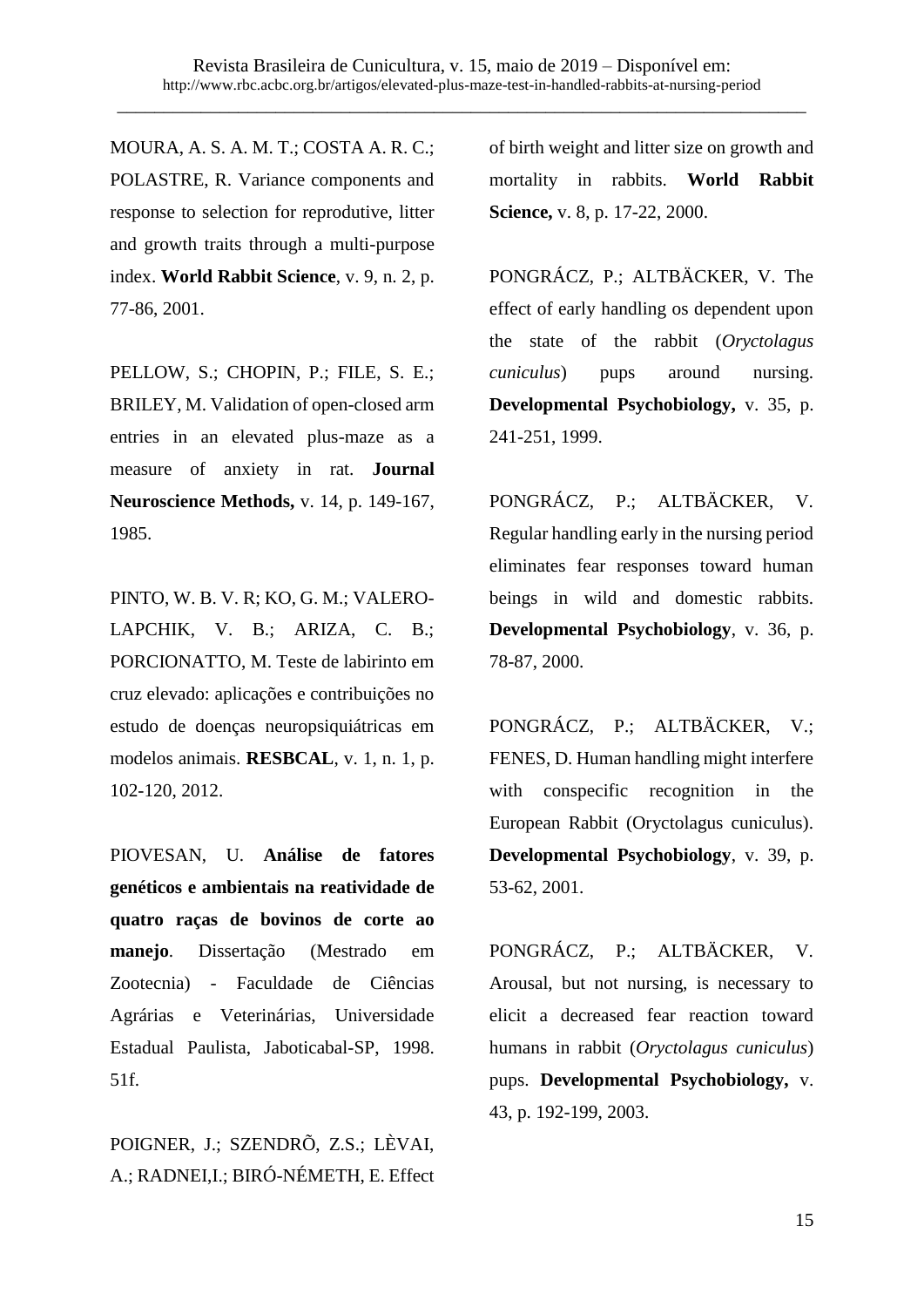RIUL, T. R.; ALMEIDA, P. S.; DE OLIVEIRA, L. M.; ALMEIDA, S. S. Ethological analysis of mother-pup interactions and other behavioral reactions in rats: the effects of malnutrition and tactile stimulation of the pups. **Brazilian Journal of Medical and Biological Research**, v. 32, p. 875-983, 1999.

SAS Institute. 2003. SAS® User's Guide: Statistics**. SAS Institute Inc., Cary, NC.**

SEVERIANO, G. S.; FOSSATI, I. A.; PADOIN, M. J.; GOMES, C. M.; TREVIZAN, L.; SANVITTO, G. L.; FRANCI, C. R.; ANSELMO-FRANCI, J.A; LUCION, A.B. Effects of neonatal handling behavior and prolactin stress response in male and female rats at various ages and estrous cycle phases of females. **Physiology & Behavior**, v. 81, n. 3, p. 489- 498, 2004.

VERGA, M.; CASTROVILLI, C.; FERRANTE, V.; GRILLI, G.; LUZI, E.; TOSCHI, F. Effetti della manipolazione e Dell 'arrichimento ambientalle su indicatori integrati di "benessere" nel coniglio. **Coniglicoltura**, v. 2, p. 26-35. 2004.

VERGA, M.; LUZI, F.; CARENZI, C. Effects of husbandry and management systems on physiology and behaviour of

farmed and laboratory rabbits. **Hormones and Behaviour,** v. 52, p. 122-129, 2007.

VERWER, C. M.; AMERONGEN, G. VAN; BOS, R. VAN DEN; HENDRIKSEN, C. F. M. Handling effects on body weight and behaviour of grouphoused male rabbits in a laboratory setting. **Applied Animal Behaviour Science**, v. 117, p. 93-102, 2009.

WILSON, D. A.; WILLNER, J.; KURZ, E. M.; NADEL, L. Early handling increases hippocampal log-term potentiation in young rats. **Behavioural Brain Research**, v. 21, p. 223-227, 1986.

WRSA DEUTSCHLAND. **Leitlinien der deutschen Gruppe der World Rabbit Science Association (WRSA) und des DLG-Ausschusses für Kaninchenzucht und -haltung zu Mindeststandards bei der Haltung von Hauskaninchen**. Disponível em: [<http://www.wrsa](http://www.wrsa-deutschland.de/uploads/media/Leitlinien_Kaninchen_1405_2009.pdf)[deutschland.de/uploads/media/Leitlinien\\_](http://www.wrsa-deutschland.de/uploads/media/Leitlinien_Kaninchen_1405_2009.pdf) [Kaninchen\\_1405\\_2009.pdf>](http://www.wrsa-deutschland.de/uploads/media/Leitlinien_Kaninchen_1405_2009.pdf). Acesso em: 17 abr. 2012.

ZUCCA, D.; REDAELLI, V.; MARELLI, S. P.; BONAZZA, V.; HEINZL, E.; VERGA, M.; LUZI, F. Effect of handling in